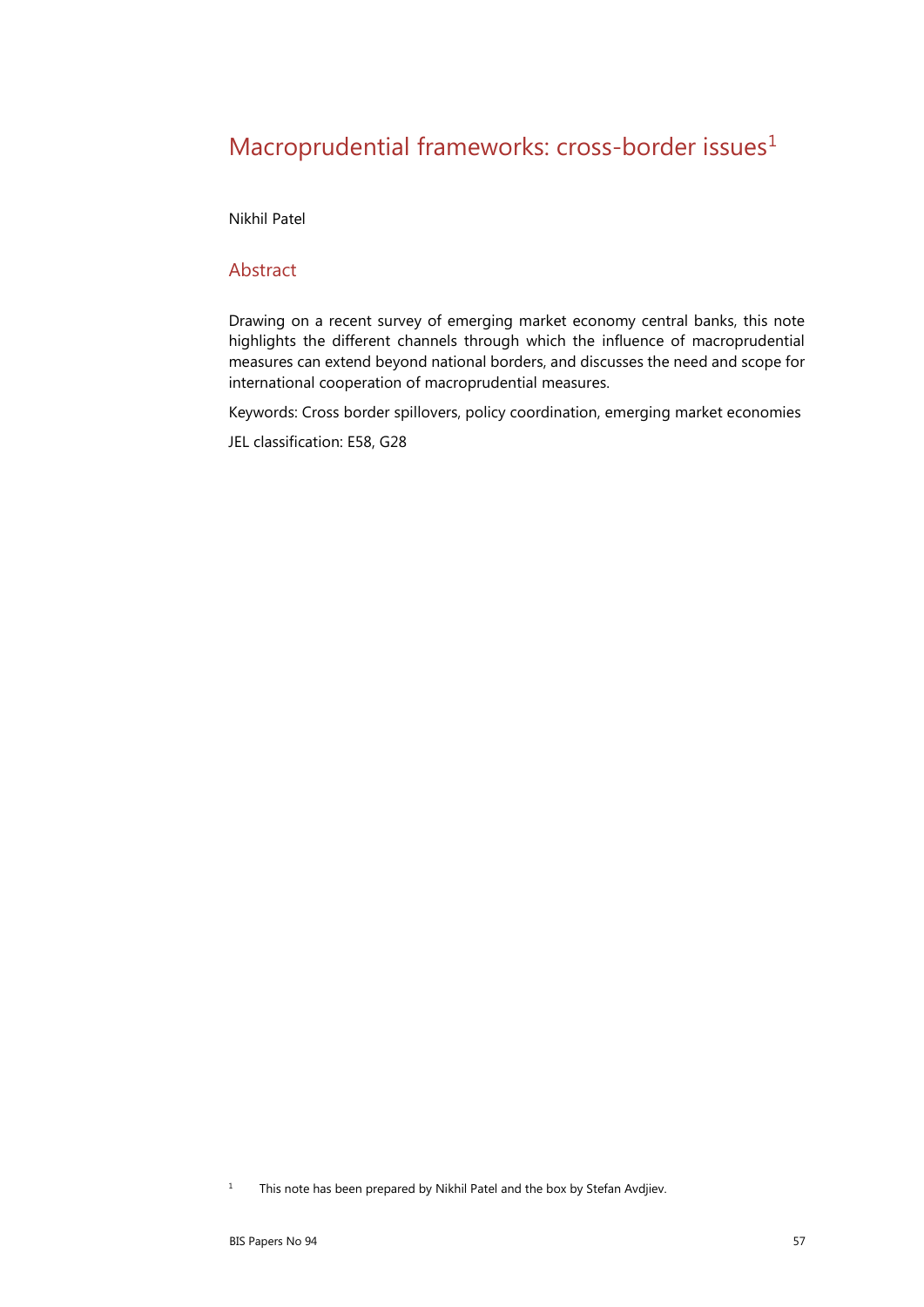### **Introduction**

Given the globally interlinked financial system, the influence of macroprudential measures can extend beyond national borders. Spillovers can arise through many channels, ranging from global banks' regulatory arbitrage and national authorities' ring-fencing to global investors' choices in response to capital flow restrictions.

Based on our central bank survey, this note discusses some of the cross-border issues associated with macroprudential frameworks. Section 1 focuses on direct cross-border effects, including those stemming from regulatory arbitrage. Section 2 discusses the scope for international coordination and the role of international organisations in facilitating such coordination.

### 1. Cross-border effects and regulatory arbitrage

In principle, cross-border effects of macroprudential measures can be both positive and negative. The most natural positive effect concerns the public good aspect of financial stability, wherein actions enhancing financial stability in one country benefit also others. For instance, policies that prevent the build-up of systemic risk in one jurisdiction may reduce the probability of crises that subsequently spread elsewhere. But cross-border effects can also be negative, particularly if they induce regulatory arbitrage. In such a case, macroprudential measures in a particular country can end up shifting part of the risks to other jurisdictions. Such negative effects are particularly challenging when agencies do not have sufficient control over all institutions operating within their jurisdictions. For example, branches of foreign banks operating in a country that are not completely subject to national regulation may step in when domestic banks face tighter regulation, undoing some of the intended impact.[2](#page-1-0)

Survey responses note instances of regulatory arbitrage (Table 3). For example, the Reserve Bank of South Africa notes that the introduction of countercyclical capital buffers (CCBs) by the Bank of England (BOE), Swiss National Bank (SNB) and others affected the South African economy through the amount of capital held by banks with parents or subsidiaries in these countries. Similarly, Cabezas and Jara (2016) show that Chilean banks responded to higher capital requirements abroad by increasing their domestic lending. Taking the example of residential real estate purchases, the Monetary Authority of Singapore (MAS) illustrates how Singapore was recently involved in cross-border spillovers both as a receiver in 2009–2011, when foreign demand from countries implementing tighter macroprudential policies contributed to an increase in property prices, and subsequently as a propagator, when overseas property purchases by Singapore residents increased as MAS stepped up its measures to cool property prices. Furthermore, by documenting a positive correlation between the use of macroprudential instruments across countries and international debt issuance by nonfinancial firms, Arslan (2017) shows that regulatory arbitrage is not

<span id="page-1-0"></span><sup>2</sup> This is an issue even within one country, when tighter restrictions on banks may result in risks shifting to less regulated non-banks (Arslan (2017)).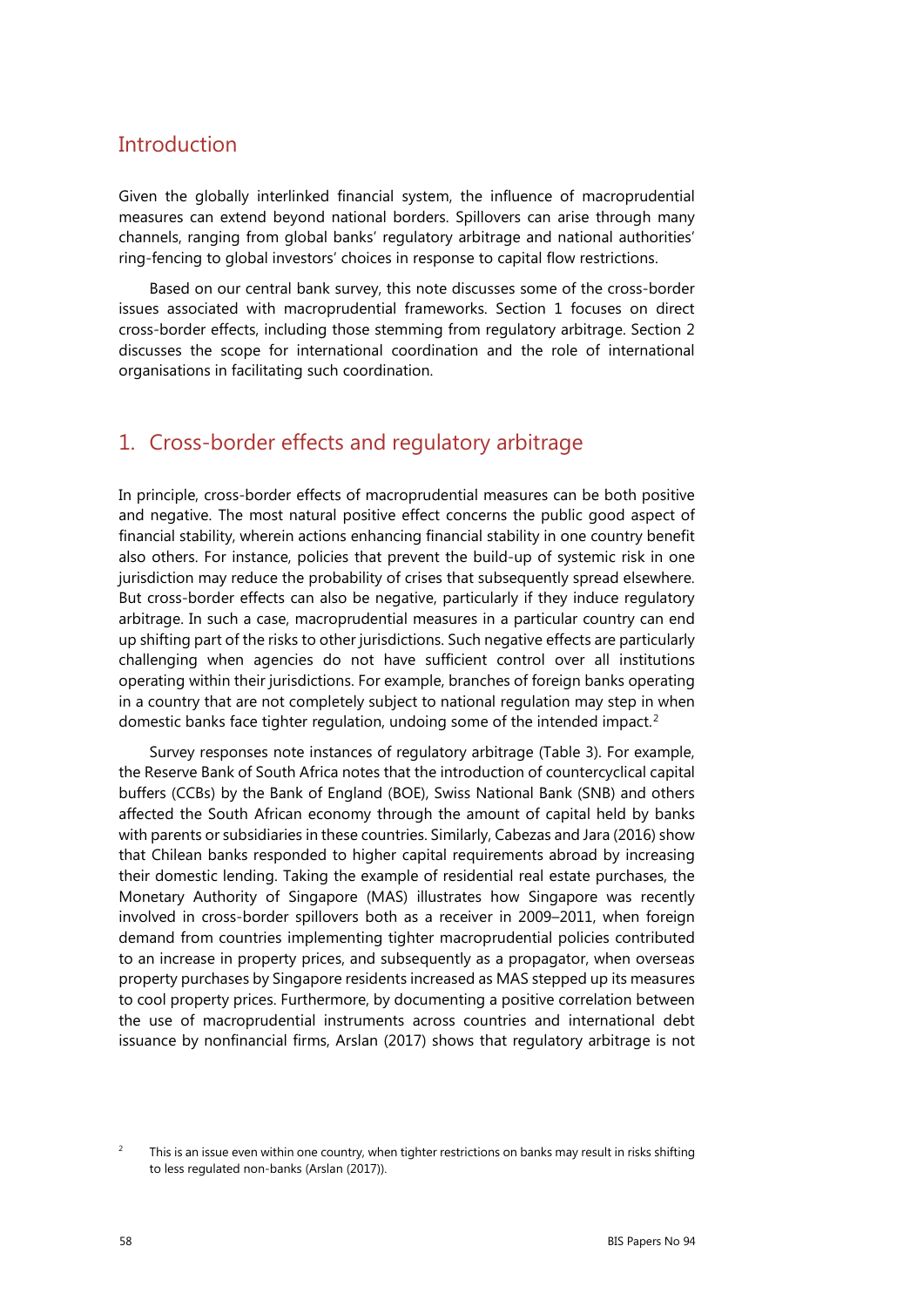limited to banks or financial institutions. Non-banks may also borrow abroad, bypassing local banks.<sup>[3](#page-2-0)</sup>

Looking beyond our survey responses, the literature is replete with evidence of sizeable cross-border spillovers, both from prudential and capital flow management measures.[4](#page-2-1) Box A summarises recent research on the spillover effects of prudential policies, focusing in particular on work done in the context of the International Banking Research Network (IBRN).

Although the existing literature seems to point to significant negative spillovers, there are at least two caveats. First, identifying positive spillovers is econometrically more challenging, not least because financial stability is hard to measure. Second, publication bias is likely to overstate the prominence of spillovers. Indeed, the majority of central banks in our survey reported that cross-border spillovers are not a significant issue (Table 3). Furthermore, as pointed out by the note by the MAS, alternatives to macroprudential measures may involve even bigger spillovers.

| Summary of responses to the question: "Have you been affected by<br>macroprudential measures taken by other economies?"<br>Table 3 |                                                                              |                                         |
|------------------------------------------------------------------------------------------------------------------------------------|------------------------------------------------------------------------------|-----------------------------------------|
| Yes $(7)$                                                                                                                          | No (11)                                                                      | Maybe/inconclusive (4)                  |
| South Africa, Malaysia, Brazil,<br>China, Chile, Mexico, Singapore                                                                 | Saudi Arabia, Poland, Hong Kong,<br>Thailand, Peru, Hungary, Russia, Israel, | Philippines, Colombia, India, Indonesia |

Korea, Czech republic, Turkey

<span id="page-2-1"></span><span id="page-2-0"></span><sup>3</sup> The central bank of Peru however emphasises that the share of firms in Peru that have access to international markets is small, and hence regulatory arbitrage of this form is not feasible for them.

Exchange rate misalignments triggered by macroprudential measures can also give rise to spillovers. Such measures can – intentionally or unintentionally – steer the exchange rate away from equilibrium, thereby delaying the process of external adjustment and making the eventual adjustment more painful. This is particularly a concern when the currency area, GDP area and the decision-making unit do not coincide (a violation of the "triple coincidence" according to Avdjiev et al (2016)), since in these cases exchange rates can be affected even if the country is not directly involved in any external imbalance from a national perspective.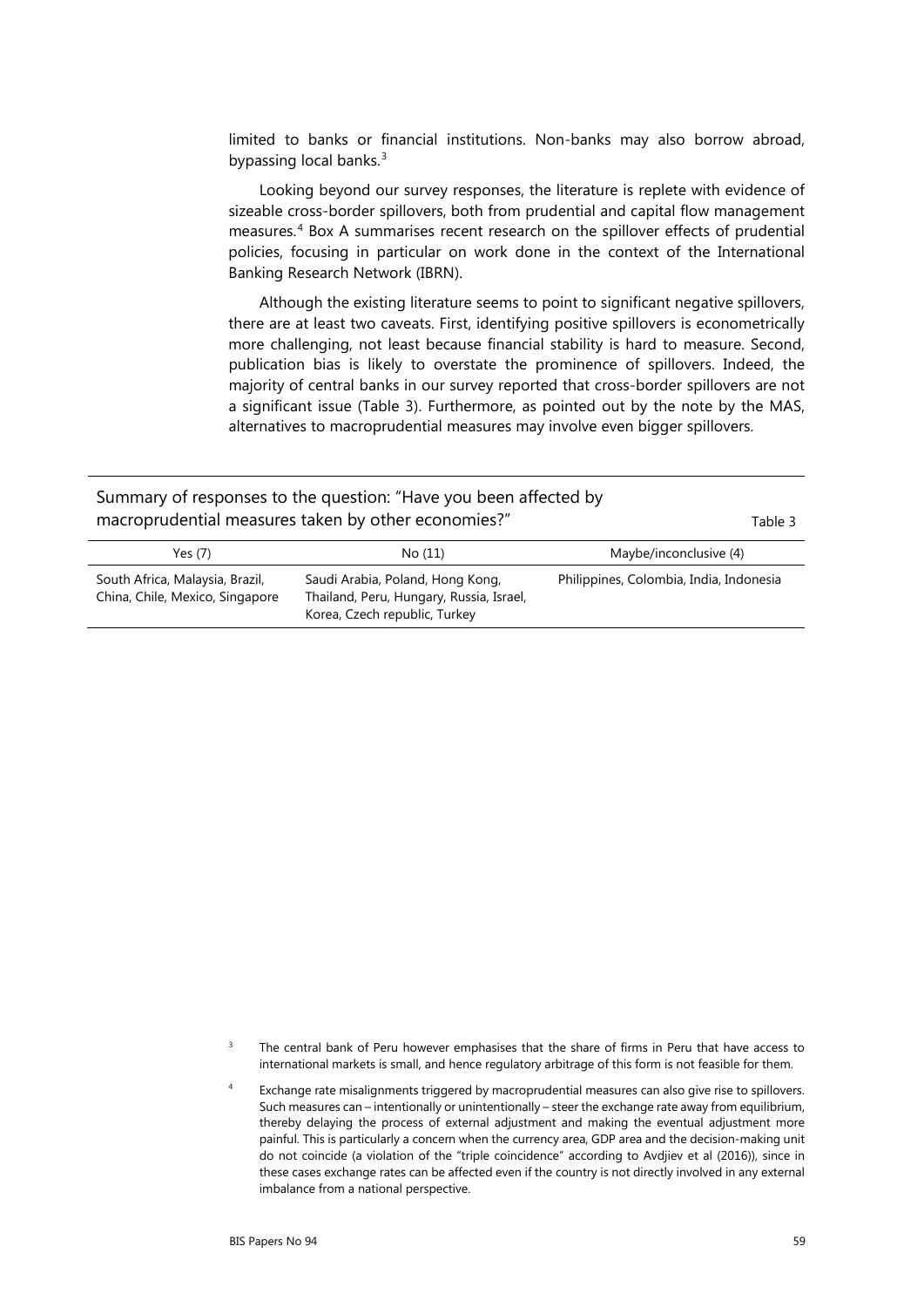#### Recent research on international prudential policy spillovers

Based survey data on cross-country differences in banking regulations and on bank flows from 26 source countries to 120 recipient countries, Houston et al (2012) show how banks are quick to transfer funds to markets with fewer regulations. Aiyar et al (2014), who quantify the aggregate impact of capital regulation, estimate that just under a third of the reduction in credit growth that could be achieved from increases in capital requirements on regulated banks is "undone" by an increase in lending by foreign branches that are not subject to the same requirements.  $5$ 

Increased recourse to prudential and, in particular, macroprudential policy measures in the wake of the financial crisis has fuelled a debate about the transmission mechanisms and cross-border spillovers. A recent BIS paper (Avdjiev et al, 2016) provides a global perspective on the international transmission of prudential measures in the context of a research initiative of the International Banking Research Network (IBRN).<sup>6</sup> The paper combines the BIS international banking statistics (IBS) with the IBRN prudential instruments database to analyse the effect of various prudential measures on international lending. The focus on home (lending) – destination (borrowing) country pairs allows the authors to simultaneously estimate both the international transmission and the local effects of such measures.

The results suggest that both loan-to-value limits and local currency reserve requirements on banks significantly affect international bank lending, with better capitalised banking systems and those with more liquid assets and less core deposits reacting more. In particular, a tightening of LTV limits in a borrowing country leads to a statistically significant increase in international bank lending to the residents of that country (Table A, column 1). By contrast, tighter LTV requirements in the country where banks are headquartered does not affect international lending. But not all banking systems react in the same way. Systems with better capitalised, more liquid and smaller (in terms of the balance sheet size) banks react more strongly.

A tightening of local currency reserve requirements is associated with increases in international bank lending, regardless of whether it is implemented by the country of the borrower or the home country of the lending bank (column 2). The international transmission of changes in home country local currency reserve requirements is affected by bank business models: banking systems that are better capitalised or less reliant on core deposits tend to respond with a greater expansion in their international claims.

The BIS study complements a number of country-specific studies using bank-level data. A meta-analysis of the country-specific findings (Buch and Goldberg (2016)) highlights three main findings. First, prudential instruments often produce cross-border spillovers through bank lending. Second, such spillovers vary across prudential instruments and banks. Bank-specific factors like balance sheet conditions (including capitalisation and liquid asset shares) and business models drive the amplitude and direction of spillovers on lending. In particular, balance sheet factors matter most consistently for cross-border effects, even though they cannot always explain cross-sectional differences in domestic lending by banks. Third, international spillovers of prudential measures to loan growth have not been large on average. Nevertheless, the studies may be understating the impact by considering a sample period in which relatively few countries implemented country-specific measures.

- <span id="page-3-0"></span><sup>5</sup> A recent study by Forbes et al (2015) analysing the cross-border impact of changes in Brazil's tax on capital inflows between 2006 and 2013 shows that fund managers were quick to react by shifting funds away from both Brazilian bonds and equities, and into countries viewed less likely to alter their regulations.
- <span id="page-3-1"></span>The IBRN brings together researchers from central banks and international organisations to analyse issues pertaining to global banks. The first initiative was launched in 2013 and the results published in the *IMF Economic Review*. Contributions from national central banks explored how funding shocks to parent banks were transmitted to foreign countries through cross-border banking, while an umbrella paper performed a meta-analysis. This second initiative seeks to understand how lending, risk-taking and funding respond to prudential measures implemented in home and foreign markets. It will be published in the *International Journal of Central Banking* in 2017.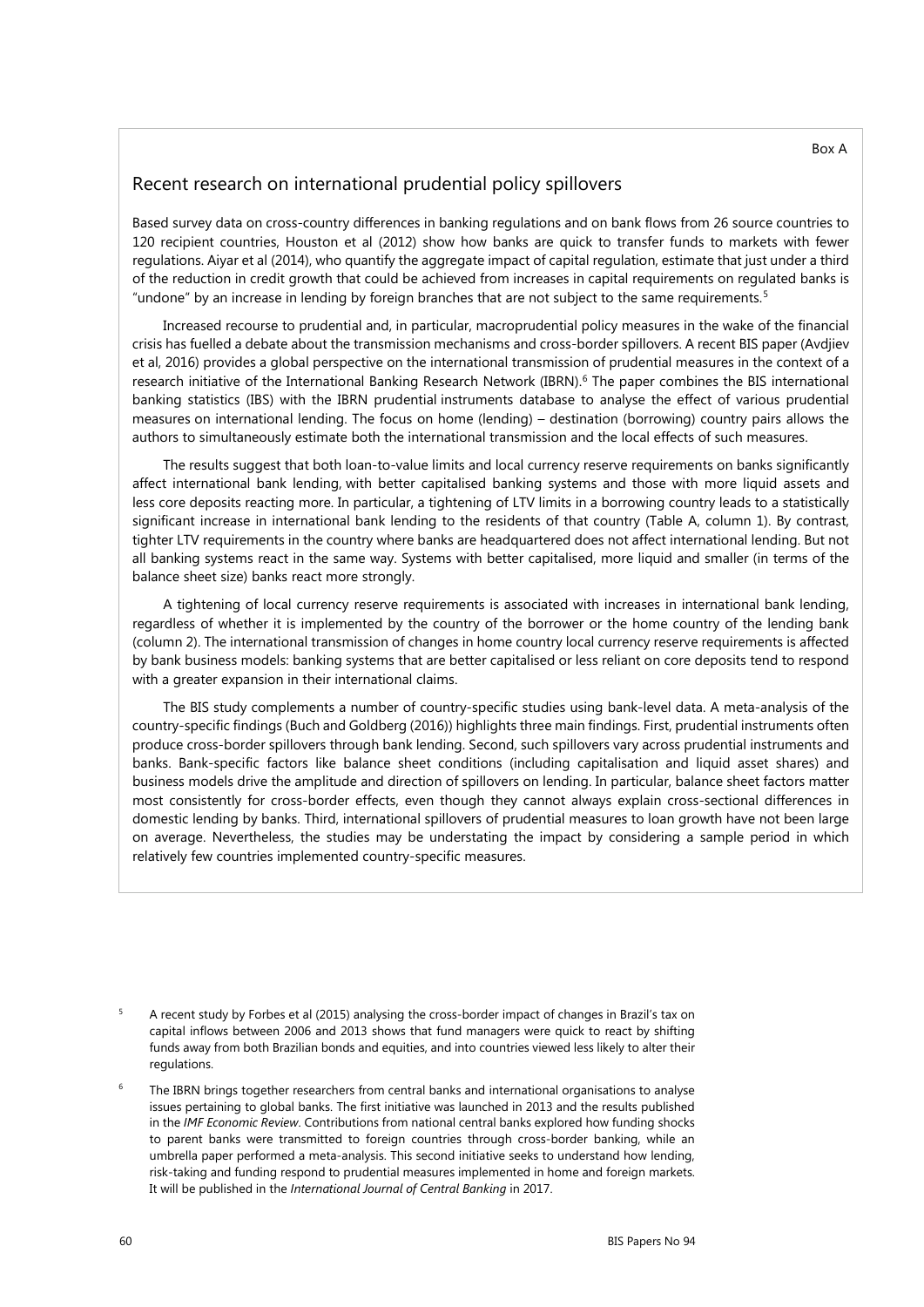| Impact of regulatory changes on international claims |                      | Table A                    |  |
|------------------------------------------------------|----------------------|----------------------------|--|
|                                                      | Loan-to-value limits | local reserve requirements |  |
| DestP                                                | $4.39***$            | $1.13*$                    |  |
| HomeP                                                | $-0.45$              | $3.10**$                   |  |
| Log Total Assets*HomeP                               | $-15.56***$          | $-0.91$                    |  |
| Capital Ratio*HomeP                                  | $7.20***$            | $3.56***$                  |  |
| Illiquid Assets Ratio*HomeP                          | $-0.67***$           | 0.00                       |  |
| International Activity*HomeP                         | 0.07                 | $-0.03$                    |  |
| Net Intragroup Liabilities*HomeP                     | $-1.06$              | 1.45                       |  |
| Core Deposits Ratio*HomeP                            | $-0.37*$             | $-0.52**$                  |  |

## 2. Scope for international cooperation of macroprudential measures

While the literature correctly cautions that not all forms of cross-border spillovers call for policy intervention, [7](#page-4-0) macroprudential measures provide a clear example of a case in which they often do. The global financial system is characterised by deep crossborder linkages dominated by a handful of global entities whose operations span multiple jurisdictions. Since their operations usually do not fall under the oversight of one national regulator, this is one instance in which the need and scope for coordination arises naturally, as evidenced by the process put in place to identify Globally Systematically Important Banks (G-SIBs) under the Basel committee on banking supervision (BCBS). On the other hand, some macroprudential risks and instruments may me more localised and provide limited rationale for coordination. For instance, as pointed out by the Monetary Authority of Singapore in their note submitted for this meeting, LTV limits on car loans to limit concerns over households taking on too much leverage to buy cars had the desired effect of limiting such borrowing in Singapore, but both the problem and the solution were domestic in scope and cross-border coordination in the form of similar measures taken by other jurisdictions would not have been appropriate.

In general, international negotiations involving sovereign entities face two prominent challenges. First, international negotiations are bound to be lengthy and repeatedly fall victim to political hurdles. Secondly, public goods such as financial stability tend to be underprovided, since the costs are borne privately but benefits

<span id="page-4-0"></span><sup>7</sup> Formalising this notion in an open economy model, Korinek (2016) shows that international coordination will lead to better outcomes only if (i) national policy makers have market power (ie their actions affect international prices), (ii) they do not have a sufficient set of external policy instruments, or (iii) international financial markets are inefficient. These conditions are clearly not satisfied in the modern global financial architecture characterised by a few prominent financial centres and large entities that operate across multiple jurisdictions.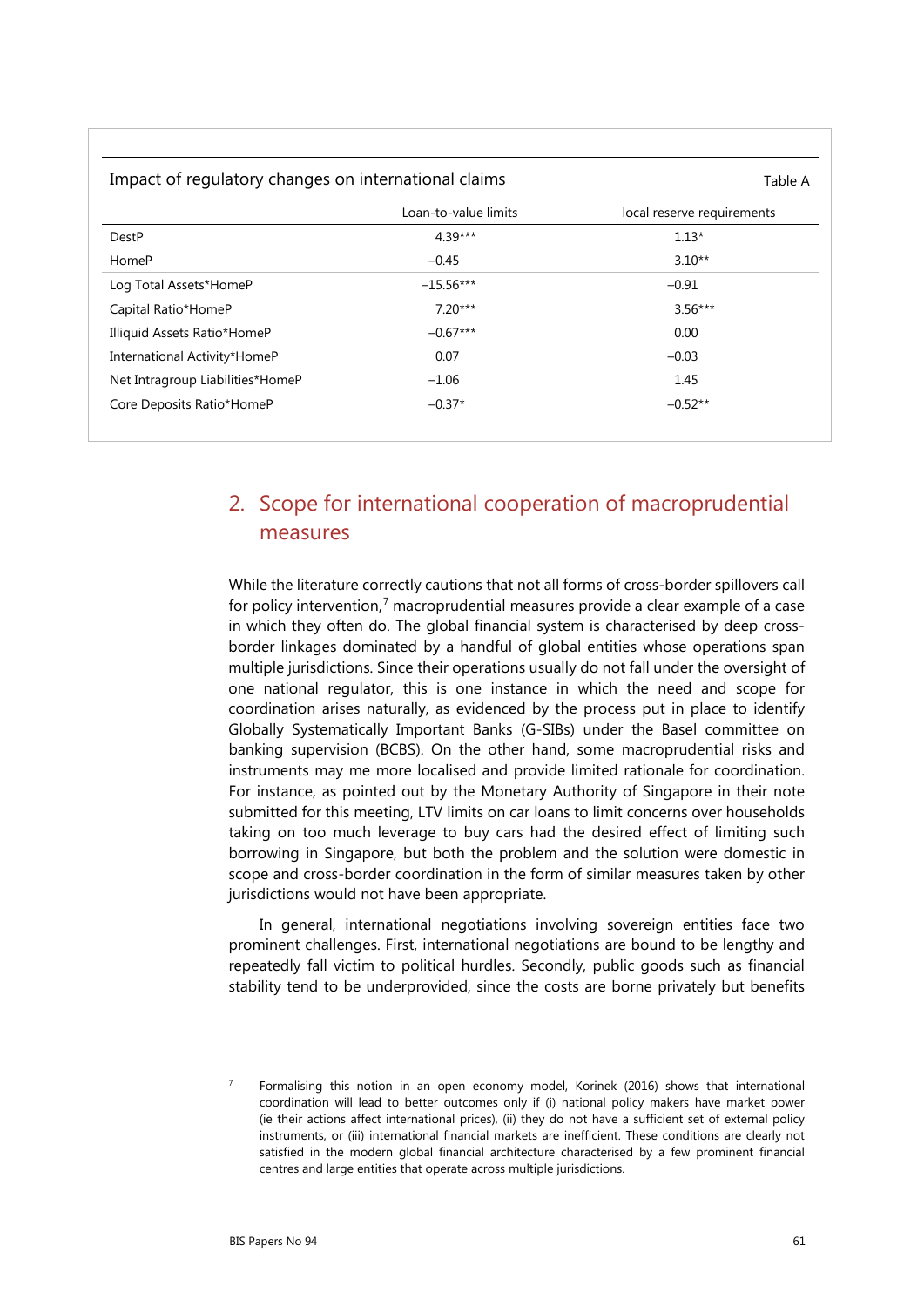are shared with other countries.<sup>[8](#page-5-0)</sup> As pointed out by the Bank of Mexico, this problem is particularly pronounced in the case of co-ordination on macroprudential measures, because financial stability is a special kind of public good, for which the benefits are uncertain and are realised over a longer horizon but the costs are immediate and tangible.

Countries may choose to deal with these challenges in different ways. One alternative is to identify key partners with whom coordination will have high benefits and work with them *bilaterally*. [9](#page-5-1) A trend in this direction has been evident in international trade agreements, where the WTO and other large multilateral discussions are marred by political disagreements and delays.

The alternative is to rely on international organisations to broker agreements. $10$ If this works, it can secure the greater benefits that, in theory, multilateral initiatives can bring. As argued in the note by the Bank of Mexico, The approach is most beneficial if the benefits from cooperation, ie lower systemic risk, accrue more rapidly as the number of parties involved in the coordination process increases than the costs of coordination. This appears to be the case for macroprudential efforts, as suggested by the fact that multilateral initiatives in this area (eg the Basel Committee) seem to be more prevalent than bilateral ones. One reason might be that such coordination tends to be done by technocratic institutions such as central banks or regulators, which operate at an arm's length from the political process.<sup>[11](#page-5-3)</sup>

The feasibility of coordination to a large extent depends on the distribution of costs and benefits across countries. In some cases the handful of countries that host global banks and act as financial centers are those who obtain most of the benefits from coordination and bear most of the costs. In this case, one template for a multilateral coordination effort would be to start with these central jurisdictions, and progressively involve other members for which the benefits are relatively small and may outweigh the costs only if the existing group is of sufficient size. This in fact parallels the evolution of the Basel Committee which started with 10 members in 1974 and has since expanded its membership to include 45 institutions from 28 jurisdictions.

Designing cooperation arrangements is much more challenging when the costs and benefits are not aligned across countries. For example, EMEs subject to spillover effects from capital flows from financial centres stand to gain a lot if the latter decide to cooperate by internalising these spillover effects. Reciprocity may not be feasible in this case, as financial centers have little to gain and may even risk violating their mandates that are essentially domestically oriented.

The Basel agreement on reciprocity in the implementation of the Basel III countercyclical capital buffer (CCB) provides an important example of coordination

<span id="page-5-0"></span>See Olson (1965) for a seminal contribution showing how coordination is harder to achieve as the size of the group increases.

<span id="page-5-1"></span>Several recent studies provide guidance to identify the right partners to engage in coordinating macroprudential actions-see for instance Morrisson and White (2009) and Giordani et al (2014).

<span id="page-5-2"></span><sup>&</sup>lt;sup>10</sup> The note by the People's Bank of China endorses this view.

<span id="page-5-3"></span><sup>&</sup>lt;sup>11</sup> The note of the National Bank of Poland however notes that arbitration by international bodies is not without problems. It does not eliminate all hurdles associated with negotiations. And a centralised approach may create frictions and constrain powers of national authorities, which may not be desirable, particularly from the perspective of a small country that may not be viewed as systemically important.